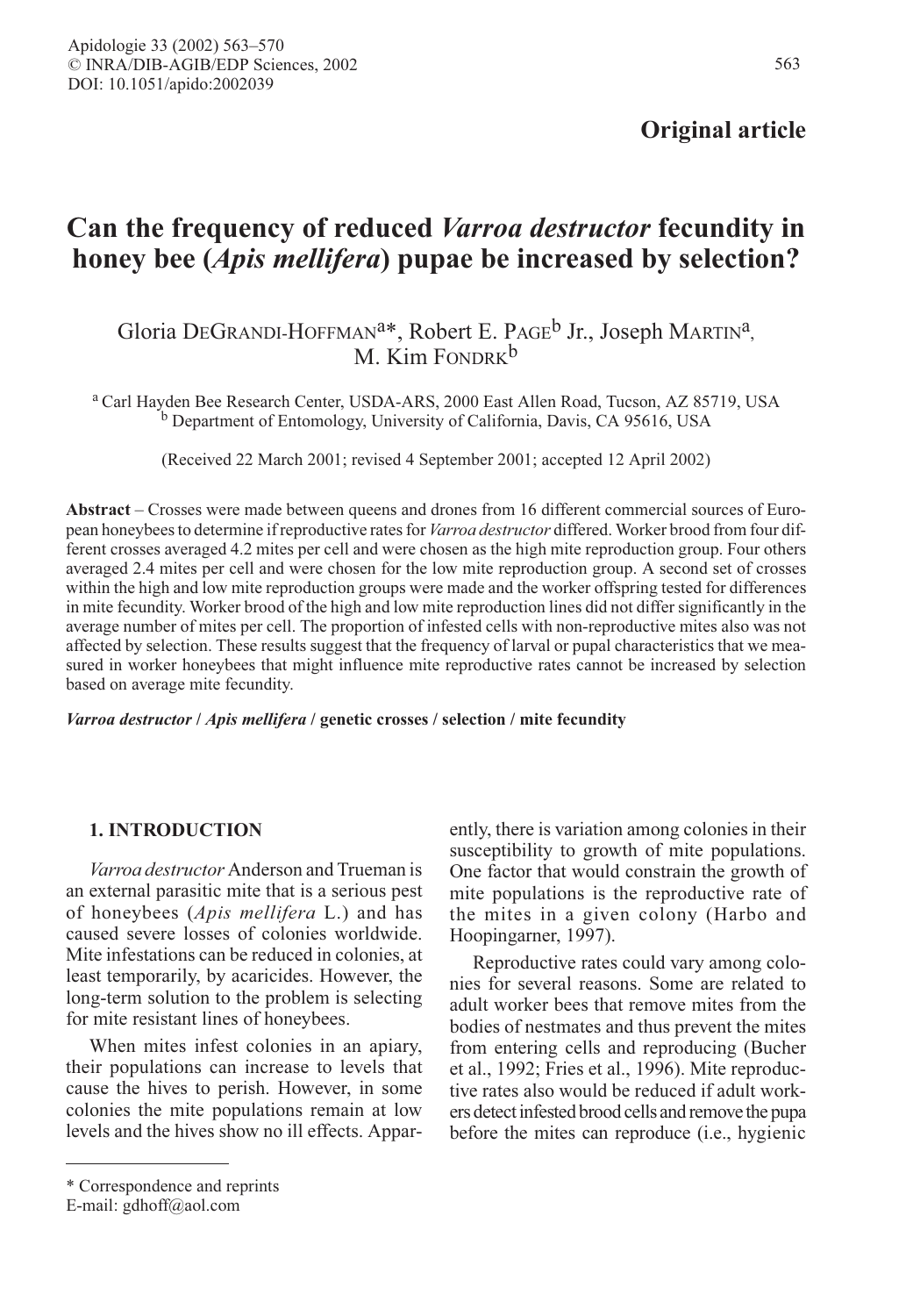behavior) (Spivak, 1996). Physiological characteristics of the honeybee larvae or pupae might also afford some resistance. For example, mite reproductive rates might be lowered if there was reduced feeding activity on the larvae or pupae by the foundress mites. Indeed, traits expressed by larvae and pupae might be responsible for the lower fertility rates in the brood of Brazilian honeybees, which show an increased tolerance to *V. destructor* (Ritter and DeJong, 1984).

The effect of various adult behaviors and the length of time that cells remain sealed while bees pupate have been examined for their influence on mite population growth. Of all the traits examined, only non-reproduction of mites was highly correlated with changes in the mite populations (Harbo and Hoopingarner, 1997). Sibling analysis was done to establish the potential heritability of characteristics associated with reducing mite reproductive rates (Harbo and Harris, 1999). While certain traits were found to be heritable, it is important to know whether the frequency of the traits associated with reduced mite fecundity can be increased due to selective breeding. This is the first step in determining the feasibility of breeding honeybees that cause mites to have reduced fecundity.

A second factor that must be considered in selecting honeybee stock where mites have reduced fecundity is determining whether it is the product of adult behaviors or due to the physiology of the larvae or pupae. The lifestage responsible for low mite reproductive rates will influence how the resistance is expressed at the colony level. If the traits were expressed only in the immature stage of the bee, most of the larvae or pupae would need to possess them for mite populations to be reduced at the colony level. This is because only a few of the numerous patrilines (workers derived from different fathers) that exist in a colony might express the traits. However, if reduced mite fecundity were due to an adult worker bee behavior, not all adult workers would need to express the trait for the entire colony to benefit from its presence.

Behaviors of adult worker bees that would reduce mite reproduction have been previously examined (Ruttner and Hanel, 1992; Spivak, 1996). However, mite resistance expressed in

the larval stage has not. The purpose of this study was to determine if the frequency of traits expressed in worker honeybee larvae that influence mite reproduction could be increased by selective breeding.

# 2. MATERIALS AND METHODS

# 2.1. Selection of colonies with high and low mite reproduction rates

The first step in determining the heritability of reduced mite reproduction rates in larvae was to establish a distribution of average mite reproduction in unrelated lines of European honeybees. The queen lines at the two tails of the distribution (i.e., highest and lowest mite reproduction rates) were selected for crosses and a second round of testing. Sixteen different commercial sources of European honeybee queens were used to test for variation in mite reproduction in worker brood. Colonies were established and 5–7 daughter queens were grafted from each of the 16 different queen sources, and singly inseminated using brother drones from a different queen source. A total of 16 different lines (hereafter referred to as G1) were generated. Queens were hived separately in 5-frame colonies.

To determine if mite reproduction differed among the G1 crosses, we grafted 50 larvae from each into worker cells in brood frames. The frames that larvae were grafted into were prepared as follows. Laying queens from unrelated European honeybee colonies were placed in caged empty brood combs in their own colony for three days. This enabled the queen to lay eggs over a large section of both sides of the frame. On the fourth day, eight rectangular sections representing 50 cells were marked off on two combs (16 total sections). Larvae from each of the sections were removed and replaced with 50 larvae (1–3 days old) from each G1 cross we created from the single drone inseminations. The frames were then placed in a colony that was highly infested with mites (hereafter referred to as the host colony). The combs with the grafted larvae were placed in the center of the brood nest of the mite-infested colony with the sides containing the larvae facing each other. The procedure described above was repeated three times using a different sister queen from each of the 16 G1 crosses.

Thirteen days after the larvae were grafted, the developing pupae were at the purple eyed or later stage of development and the cells were examined for mites (Harbo and Hoopingarner, 1997). All sealed cells from each rectangular section were examined, and the percentage with mites and the total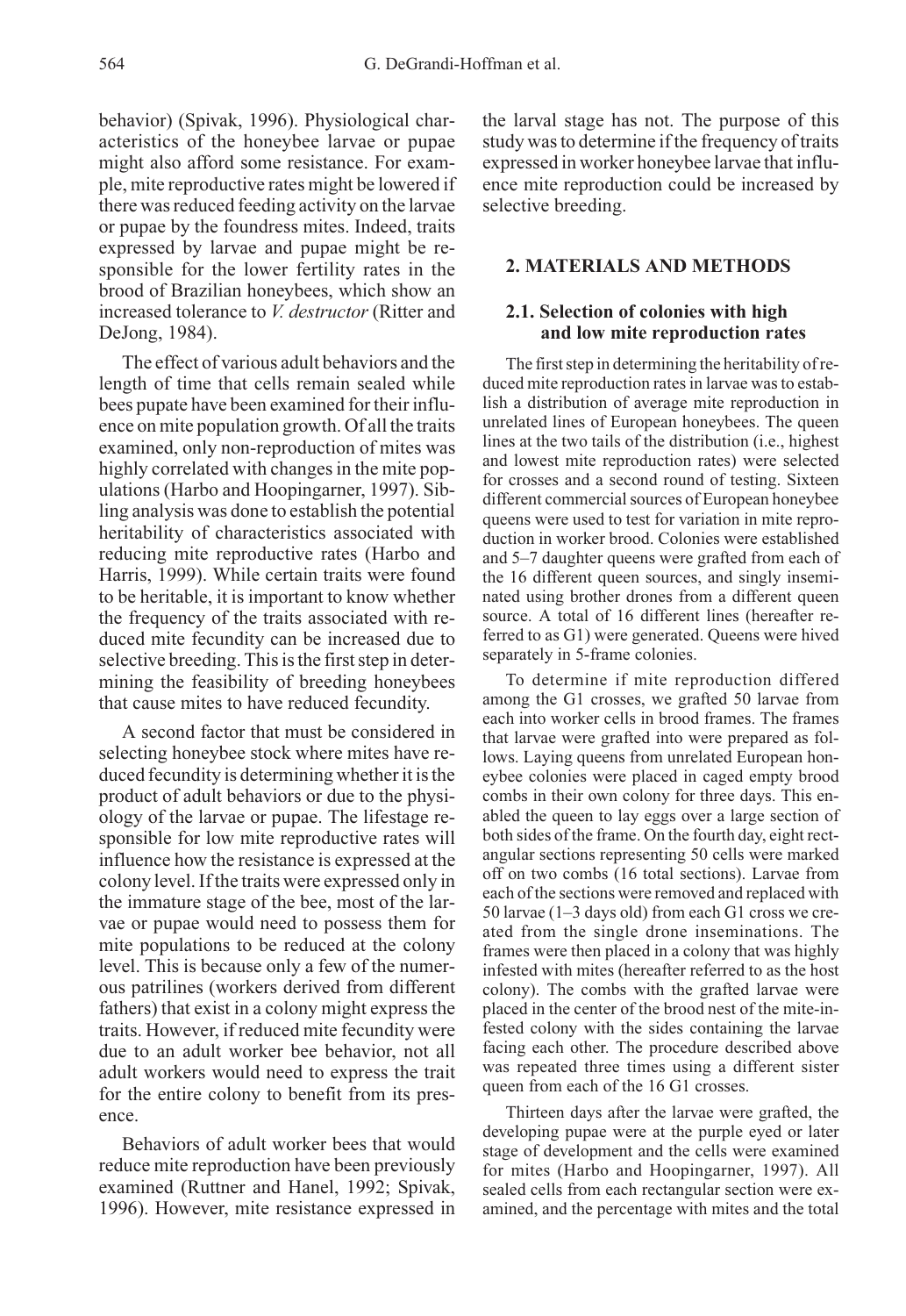number of mites (mature and immature) per cell were recorded. The proportion of cells containing worker pupae and either a dead or a single mite also was recorded. These cells were defined as those where the mites entered the cells but failed to reproduce. In addition, 50 brood cells were selected at random from the frame where the larvae were grafted. The brood cells were not part of any of the rectangular areas that contained larvae we grafted. We also examined 50 cells for mites from a brood frame chosen at random in host colony.

#### 2.2. Selection of queen lines with high and low mite reproduction

The data collected from the procedures described above enabled us to identify eight crosses with either a high or low average number of mites produced per cell. Four crosses were deemed "high mite reproduction"  $(H_{1-4})$  and four were identified as having "low mite reproduction"  $(L_{1,4}; \text{see Results})$ . Essentially, we selected queen lines from the two tails of the distribution of reproductive rates from the 16 different queen lines (i.e., the far left tail that represents the queen lines with low reproductive rates and the far right tail that represents the queen lines with high reproductive rates).

Queens were grafted from  $H_{1-4}$  and  $L_{1-4}$ , and crosses were made within the designated high and low mite reproduction lines. The crosses (hereafter referred to as G2) were made using drones and queens from each of the four lines as follows ( $\sqrt{2} \times$  $\delta$ ): H<sub>1</sub> × H<sub>2</sub>, H<sub>2</sub> × H<sub>1</sub>, H<sub>3</sub> × H<sub>4</sub>, H<sub>4</sub> × H<sub>3</sub> and L<sub>1</sub> × L<sub>2</sub>, L<sub>2</sub>  $\times L_1$ ,  $L_3 \times L_4$ ,  $L_4 \times L_3$ . Five singly inseminated queens from each cross were hived in separate five-frame colonies. After the queens began to lay, the procedure described above for grafting larvae into cells on frames and placing the frame into a colony infested with mites was repeated. All eight G2 crosses were tested simultaneously by grafting larvae from each line into cells on two frames and placing them into the same mite-infested colony. Thirteen days after the larvae were grafted, the cells were examined for mites as described above. This procedure was repeated three times using different sister queens.

#### 2.3. Statistical analysis

Two separate statistical tests were conducted to determine if mite reproduction differed within a line among the three replications (Sokal and Rohlf, 1995). First, individual one-way analysis of variance (ANOVA) were conducted on the data from each queen line to determine if mite reproduction differed among any of the replications. Next, a stacked one-way ANOVA was conducted using replicate number as the Factor and mites per cell as the Response variable (Ryan et al., 1985). If mite reproduction in the three replications did not differ, a second one-way ANOVA was conducted (mites per cell versus G1 cross) to determine if there were differences among the G1 crosses.

High and low mite reproduction lines were selected from the G1 crosses for making G2 crosses. The selections were based upon the average number of mites per cell and the percentage of cells with non-reproductive mites.

The same type of data analyses described above for the G1 lines was used to determine if there were differences in the average number of mites per cell among the three replications for each G2 line (mites per cell versus replicate). If the means did not differ, the data for each line were pooled and a single mean for each high and low mite reproduction line was estimated. A one-way ANOVA was conducted with the G2 lines to determine if any were significantly different in the average number of mites per cell (mites per cell versus G2 cross). A similar ANOVA was conducted with the four low mite reproduction lines. If there was no difference among the average number of mites per cell within the high and low mite reproduction lines, we pooled all values for the number of mites per cell for the four G2 lines of each type. We then estimated the average number of mites per cell for all high and low mite reproduction lines. A t-test was conducted to determine if the average number of mites per cell differed between the high and low mite reproduction lines. An ANOVA was conducted to determine if the number of mites per cell differed among the high and low lines and cells examined at random on the frame where the larvae were grafted and on a frame chosen at random in the host colony.

The average percentage of non-reproductive mites and 95% confidence intervals were estimated using pooled data from the three replications with the high and low mite reproduction (G2) lines, cells chosen at random on the same frame where the larvae were grafted and in the host colony at large.

#### 3. RESULTS

# 3.1. Selection of colonies with high and low mite reproduction rates

Data from the three replicates within each G1 line did not differ significantly within any of the lines (F = 1.96,  $P = 0.14$ , d.f. = 2, 260; individual ANOVA for each queen line had  $P >$ 0.05). Hence, we pooled the data from all three replications for each queen line and calculated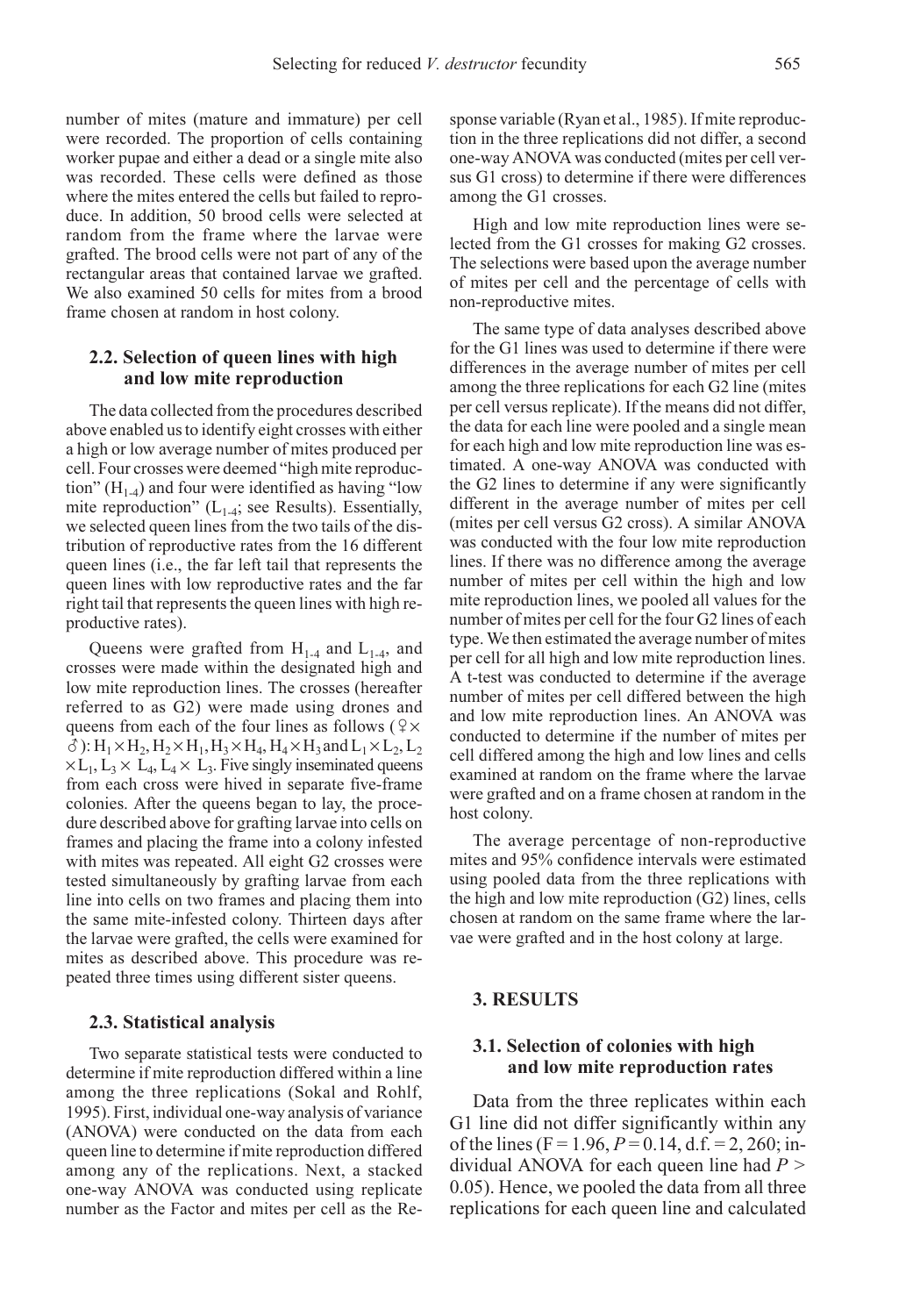a single mean for the number of mites per cell. We also estimated the percentage of infested cells, and the percentage of infested cells with only one mite (i.e., the percentage of infested cells with non-reproductive mites) for each G1 line. The one-way ANOVA for mites per cell versus G1 line indicated no significant difference among any of the crosses ( $F = 1.39$ ,  $P =$  $0.14$ , d.f. = 17, 245). There also was no significant difference in the average number of mites per cell among the G1 crosses and either the cells chosen at random on the same frame where the larvae were grafted or in the colony at large.

The average number of mites per cell among the G1 crosses ranged between 2.4–4.4 (Tab. I). The G1 lines deemed as "high mite reproduction" ranged between  $3.7 \pm 0.7 - 4.4 \pm 0.6$  mites per cell and 5.5–28.6% of infested cells with non-reproductive mites. The "low mite reproduction" lines ranged between  $2.4 \pm 0.5 - 2.8 \pm 1$ 0.5 mites per cell and 23.1–40.0% of infested cells with non-reproductive mites. The lines represent the left and right tails of the distribution of mites per cell among all G1 crosses. There is no overlap in the 95% confidence intervals between the means of the high and low lines, so they were used for making the G2 crosses.

# 3.2. Mite reproduction in queen lines selected for high and low mite reproduction

As in the G1 crosses, the three replications with the G2 crosses did not differ significantly within any of the crosses for the average number of mites per cell (F = 0.43,  $P = 0.65$ , d.f. = 2, 40 for the high mite reproduction lines and  $F =$ 0.44,  $P = 0.65$ , d.f. = 2, 33 for the low mite reproduction lines). The data from the three replications with each cross were pooled, and the average number of mites per cell was calculated for each line. A second ANOVA indicated that the individual high mite reproduction

Table I. Proportion of cells with mites and the average number of mites per cell in European honeybees. Worker larvae from each queen line were grafted into cells on a frame that was placed in a colony infested with Varroa destructor. 'Random' represent cells examined for mites on the frame where the larvae were grafted. 'At large' represents cells examined for mites on frames other than where the larvae were grafted. Data presented below are means from three replications.

| Queen line | Sample<br>size | % Cells<br>infested | $%$ Cells<br>with 1 mite <sup>a</sup> | Average number<br>of mites per cell |
|------------|----------------|---------------------|---------------------------------------|-------------------------------------|
| 1          | 48             | 23.4                | 33.3                                  | 3.1                                 |
| 2          | 31             | 36.6                | 18.2                                  | $4.1 - h^{b}$                       |
| 3          | 67             | 21.5                | 28.6                                  | 3.1                                 |
| 4          | 69             | 21.0                | 28.6                                  | $4.0 - h$                           |
| 5          | 57             | 32.1                | 5.5                                   | $4.4 - h$                           |
| 6          | 38             | 19.0                | 28.6                                  | 2.9                                 |
|            | 53             | 25.0                | 23.1                                  | $2.5 - 1$                           |
| 8          | 50             | 10.2                | 40.0                                  | 2.4                                 |
| 9          | 43             | 19.0                | 12.5                                  | 3.6                                 |
| 10         | 22             | 19.0                | 0.0                                   | 3.5                                 |
| 11         | 57             | 19.3                | 9.0                                   | $3.7 - h$                           |
| 12         | 44             | 23.3                | 40.0                                  | $2.8 - 1$                           |
| 13         | 30             | 21.4                | 16.7                                  | 3.0                                 |
| 14         | 26             | 24.0                | 16.7                                  | 2.8                                 |
| 15         | 29             | 28.8                | 28.6                                  | $2.4 - 1$                           |
| 16         | 18             | 18.0                | 33.3                                  | $2.5 - 1$                           |
| Random     | 80             | 26.0                | 7.0                                   | 3.6                                 |
| At large   | 33             | 22.7                | 10.0                                  | 2.3                                 |

<sup>a</sup> Cells with one mite were characterized as those with non-reproductive mites.

 $b<sub>h</sub>$  = lines selected as having high mite reproduction rates and l = lines selected as having low mite reproduction rates.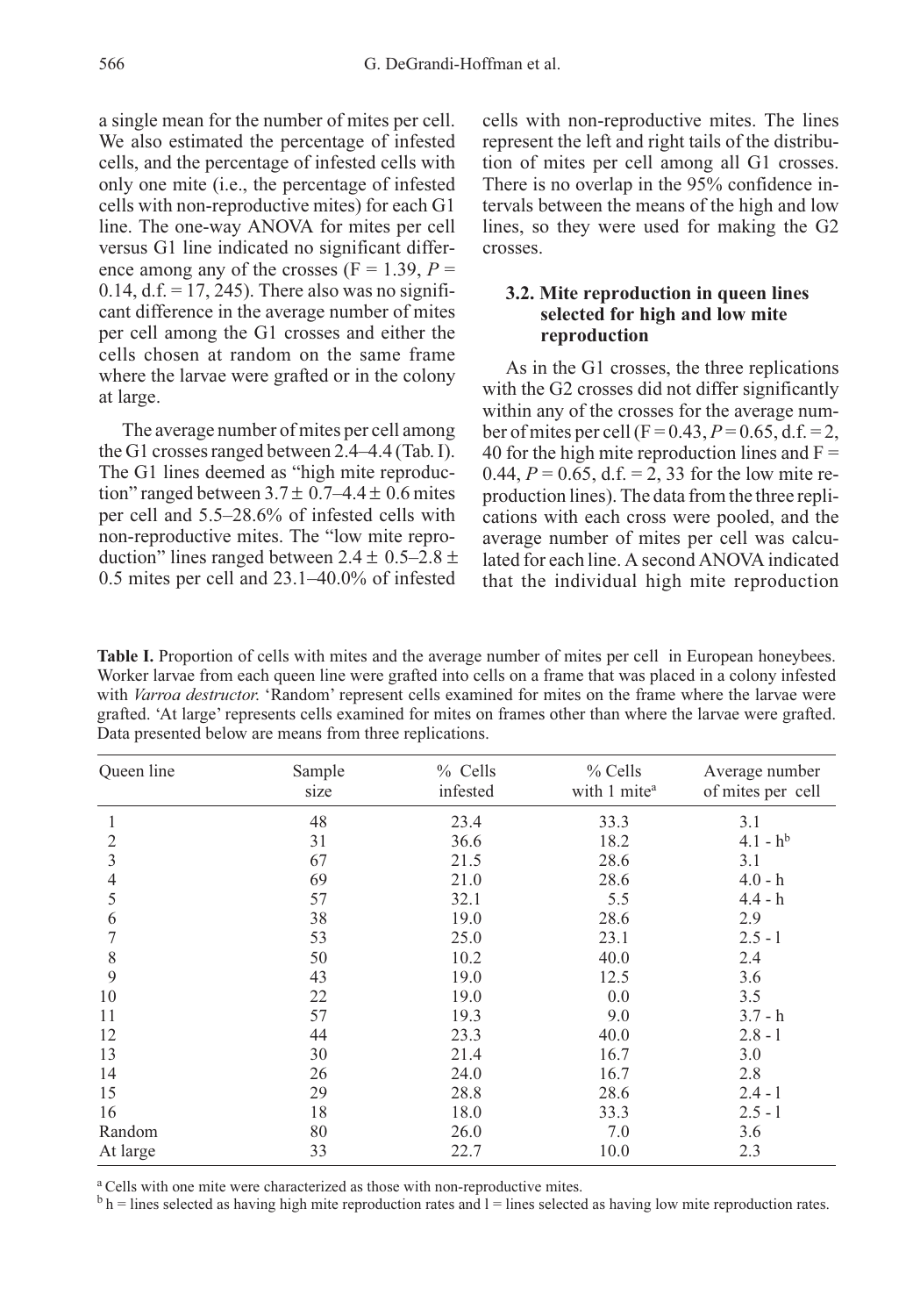lines did not differ significantly from each other (F = 2.25,  $P = 0.10$ , d.f. = 3, 39). An ANOVA followed by a Tukey's-W procedure indicated that there was no significant difference among the four low mite reproduction lines  $(F = 3.5, P = 0.03, d.f. = 3, 31; \text{range of means} =$ 1.1–2.3; Tukey's-W critical value  $= 1.3$ ).

A second analysis based upon the percentage of cells with non-reproductive mites was conducted using data from worker offspring resulting from crosses between queens and drones from parent lines 5 and 11 (high lines) and 12 and 16 (low lines). Colony-5 was crossed with Colony-2 that had 5.5% and 18.2% of infested worker cells with non-reproductive mites respectively. Worker offspring from the crosses had 80% of infested cells containing a single mite. Colony-11 was crossed with Colony-4 (9.0% and 28.6% non-reproductive mites in infested worker cells, respectively) and the worker offspring had 78% of infested cells with one mite. Reciprocal crosses of queens and drones from Colonies 12 and 16 (40% and 33.3% of infested cells with non-reproductive mites, respectively) produced worker offspring that had an average of 43% of infested cells containing non-reproductive mites. There was no significant difference in the average percentage of non-reproductive mites among the G2 lines from the crosses described above (F = 1.14; d.f. = 3, 40;  $P > 0.05$ ).

Data from high and low lines were pooled, and overall averages for number of mites for all high mite reproduction lines and for all low mite reproduction lines were calculated. A two-sample t-test indicated no significant difference between the high and low mite reproduction lines in the number of mites produced per cell (t =  $-1.47$ , d.f. = 79,  $P = 0.15$ ). The average number of mites per cell was  $1.7 \pm 0.2$  $(n = 41)$  for the high mite reproduction lines and  $2.2 \pm 0.3$  (n = 39) for the low (Tab. II). Cells examined at random on the frames where the larvae were grafted averaged  $2.6 \pm 0.3$  mites per cell ( $n = 40$ ), which was significantly greater than the colony at large  $(1.5 \pm 0.2, n =$ 21). Mites entered cells but did not reproduce in an average of  $65.0 \pm 14.2\%$  of the cells with larvae from the high mite reproduction lines and  $58.0 \pm 16.1\%$  in the low lines. An average of  $39.0 \pm 14.9\%$  of the cells examined at random on the frames where the larvae were grafted had non-reproductive mites, while cells in the colony at large had  $76.2 \pm 19.4\%$  of infested cells containing a single mite. The average number of mites per cell did not differ significantly among high and low mite reproduction lines and cells selected at random on the same frames and in the colony at large (Tab. II).

#### 4. DISCUSSION

Bees from the high and low lines did not differ for any of the variables measured. This is important because we applied strong selection using carefully controlled methods and were unable to detect a response to selection. These results suggest that selection for properties of the larvae that might reduce their attractiveness to mites or decrease the mite reproductive

Table II. The average number of Varroa destructor per cell and cells containing one mite in lines of honeybees selected for high and low mite reproduction. Larvae from each line were grafted into cells and placed in a common hive environment. 'Random'represents cells sampled for mites on the same frame where the larvae were grafted but were not from either the high or low mite reproduction lines. 'At large'represents cells examined for mites on frames in the common hive environment other than where the larvae were grafted.

| Oueen line             | Sample<br>size | % cells with<br>1 mite $\pm$ S.E | Mites per cell<br>$\pm$ S.E. |
|------------------------|----------------|----------------------------------|------------------------------|
| High mite reproduction | 43             | $65.1 \pm 14.2$                  | $1.7 \pm 0.2$ ab             |
| Low mite reproduction  | 36             | $55.6 \pm 16.2$                  | $2.2 \pm 0.3$ ab             |
| Random                 | 41             | $39.0 \pm 14.9$                  | $2.6 \pm 0.3$ a              |
| At large               | 21             | $76.2 \pm 19.4$                  | $1.5 \pm 0.2 b$              |

Averages of the number of mites per cell followed by the same letter are not significantly different as determined by an analysis of variance ( $F = 3.5$ , d.f. = 3, 137,  $P = 0.02$ ) and a Tukey's-W procedure.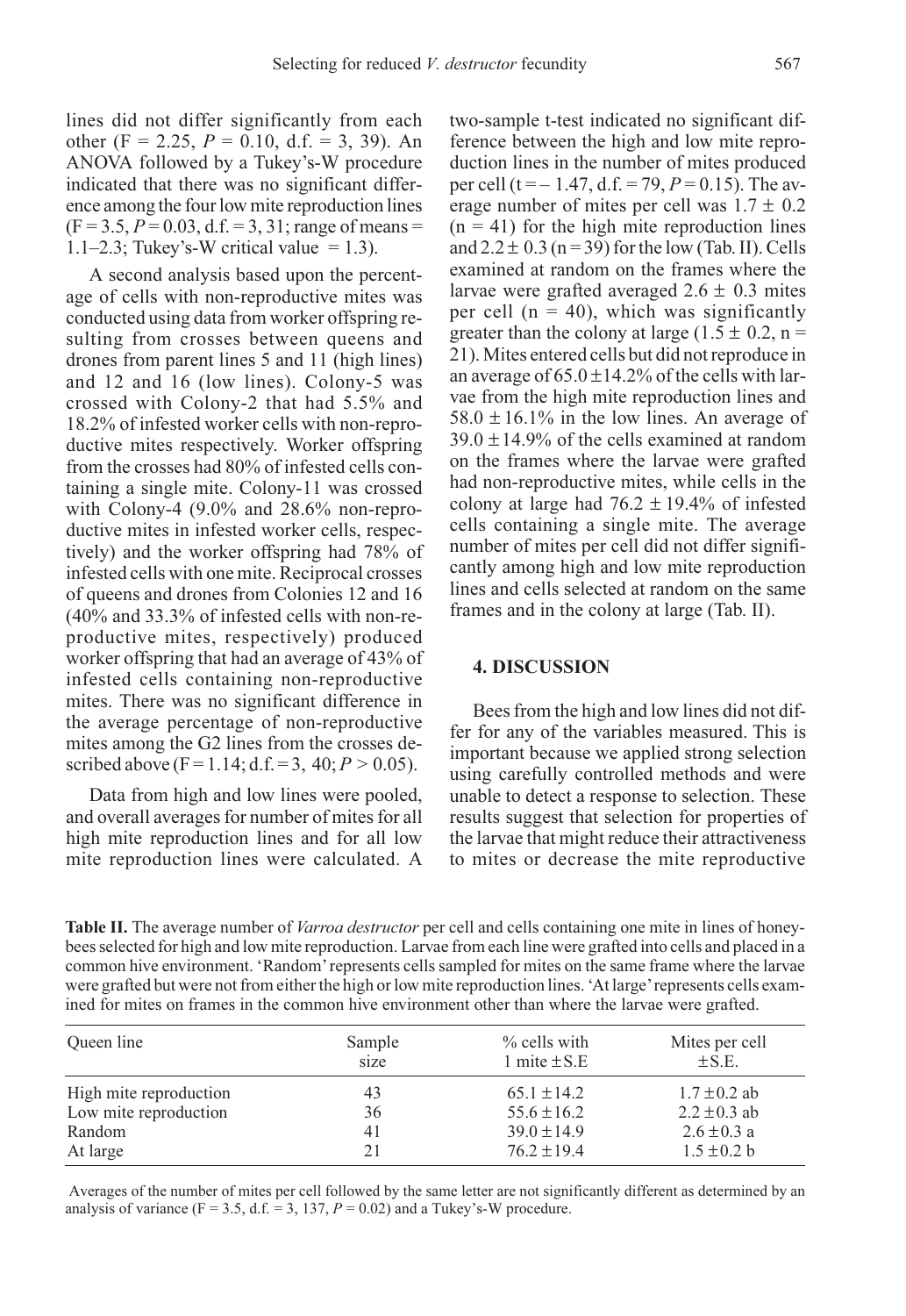capacity is unlikely to succeed. The bees used in the study were derived from a highly diverse population, so it is unlikely that our results were due to lack of sufficient genetic variation for these traits. Another selection program probably could not significantly increase the genetic variation of the foundation population.

The assay we employed has been used successfully to determine differences in the attractiveness of mites to larvae from European and Africanized sources (Guzman-Novoa et al., 1996) and has been used in previous studies that have attempted to detect differences in mite reproductive capacity (Guzman-Novoa et al., 1999). A limitation to the assay though, is that we selected lines based primarily upon high and low mite reproduction expressed as the number of adult mites per infested worker cell. When counting adult mites, we could not determine if, for example, the adult females that emerged were a foundress mite and her daughters or foundresses that did not reproduce because the cell was multiply infested. Indeed mite reproductive rates are reduced in cells that harbor more than one foundress (Fuchs and Langenbach, 1989; Eguaras et al., 1994; Martin, 1994; Medina and Martin, 1999). We also could not determine if offspring were mated. However, we also examined the inheritance of non-reproduction of mites in worker cells. We did not find a trend that indicated the frequency of the trait could be increased by selection. When lines where mites had low rates of non-reproduction were crossed, the frequency of non-reproduction actually increased to almost twice the rate of crosses between lines with high rates of non-reproduction. Crosses between lines where mites had high rates of non-reproduction did not increase the frequency of the trait. Furthermore, the average number of mites per cell in progeny from our G2 crosses and the percentages of non-reproductive mites in infested cells did not differ from that in random cells on the same frame where the larvae were grafted or the host colony at large. Since our lines created from selection were no different in mite reproduction rates than the host colony that was chosen at random, and crosses within lines where mites had either high or low mite fecundity did not result in progeny with significantly different mite

reproductive rates, we conclude that selection based upon non-reproduction and low numbers of mites per cell has no effect on mite fecundity.

An underlying question always present in studies of mite reproductive rates is whether they are influenced by the host or due to a mite population that has low virulence. Colony conditions and characteristics of the mite alone or in combination can be responsible for the limited growth rate of the mite population and it is often difficult to separate the two. In our study, all grafted larvae were exposed to a common hive environment and the same mite population. Consequently, differences in mite reproductive rates, if present, would have been attributed to differences in the larvae among the lines we created rather than differences in mite populations or colony conditions.

The average number of mites per cell and the percentage with non-reproductive mites were higher in cells from randomly selected frames in the host colony compared with those from the frames where the larvae were grafted particularly in the replications with the G2 crosses. The frames where we grafted larvae were placed in the center of the colony's brood nest, while those selected at random in the colony at large were at least one frame away. The reproductive rates of mites are affected by temperature (LeConte et al., 1990). There is less variation in broodnest temperature on frames in the central broodnest compared with those further away (Simpson, 1961; Kronenberg and Heller, 1978; DeGrandi-Hoffman et al., 1993). Wide variation in temperatures is unfavorable for the development of mites and could have caused the lower number of mites per cell in those sampled at large compared with cells selected at random on the frame in the center of the broodnest. The percentage of cells with non-reproductive mites differed greatly between the trials with the G1 and G2 lines indicating a high degree of variability in this trait that might be due to colony conditions and the virulence of the mite population.

The results from our study are similar to previous reports where there were no differences among colonies for the attractiveness of brood to mites or for the effect of brood on mite reproduction (Arechavaleta-Velasco and Guzman-Novoa, 2001). Our results also are similar to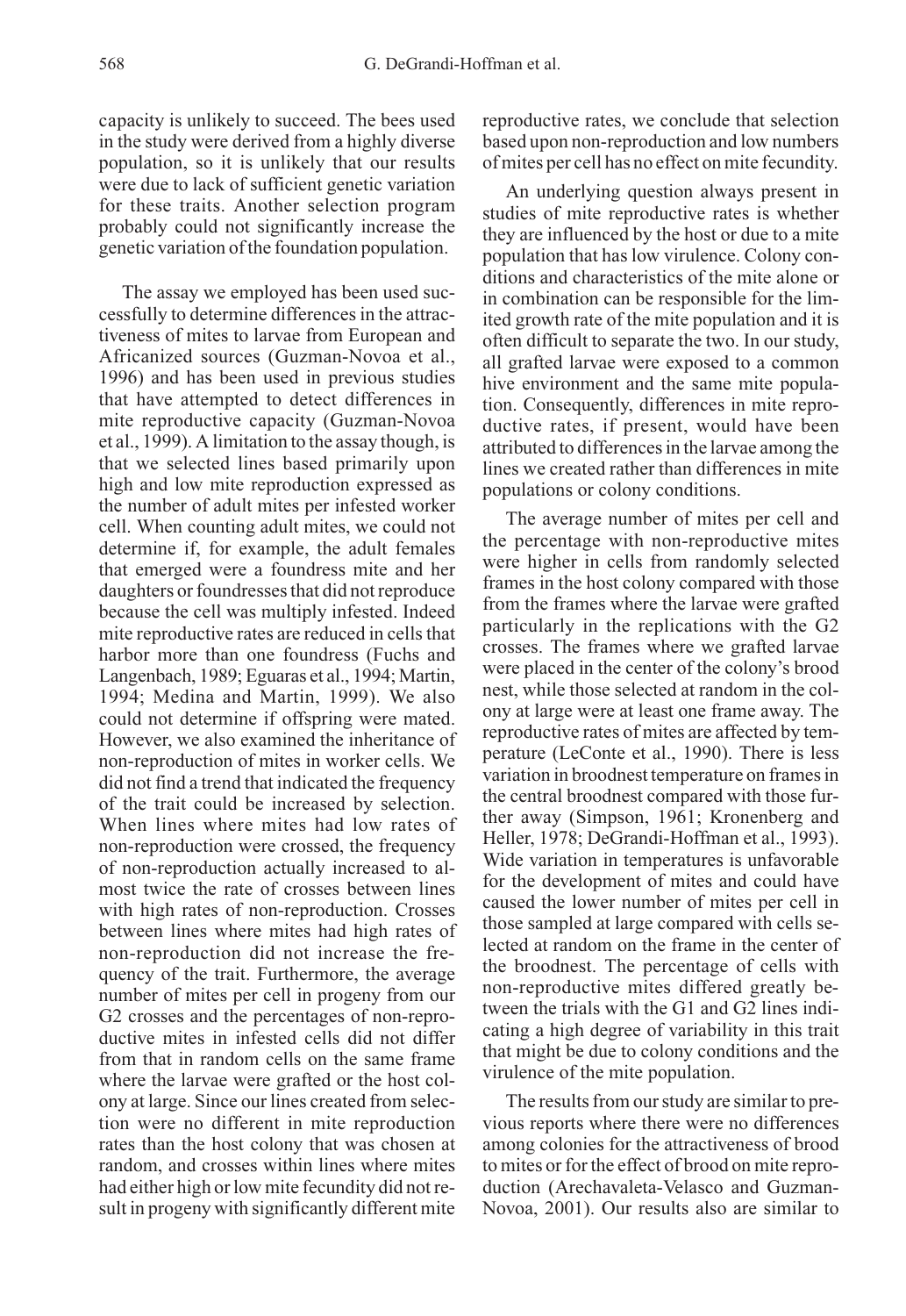studies that found no significant difference in mite reproduction between high and low lines of infested colonies in Mexico (Arechavelata, unpublished data cited in Guzman-Novoa et al., 1999). The attractiveness of brood to mites also does not appear to be based on the genotype of the brood (Bienefeld et al., 1998). Apparently, seasonal and environmental conditions that an adult female mite is exposed to before or during reproduction (i.e., a colony effect) more strongly determine fecundity than the genotype of the brood (Otton and Fuchs, 1990; Fuchs, 1994). In contrast, Harris and Harbo (1999) reported reduced mite fecundity and low sperm counts in colonies with low mite reproductive rates, and have created lines where mite reproduction is suppressed. Whether characteristics of the adult or immature bees are responsible for reducing mite reproduction has not been determined (Harris and Harbo, 2000). Our study indicates that attributes present in the larval or pre-pupal stage probably do not contribute to a reduction in mite reproduction.

# ACKNOWLEDGEMENTS

We would like to thank John Harbo and Stanley Schneider for valuable suggestions on earlier versions of this manuscript, Joseph Watkins for statistical advice, and Sarah Machtley, Jeannie Gregory, and Gordon Wardell for technical assistance. This project was partially funded by the Almond Board of California.

Résumé – La fréquence de la réduction de la fertilité de Varroa destructor chez les nymphes d'abeilles (Apis mellifera) peut-elle être augmentée par la sélection ? Une solution durable au problème de la varroose est la sélection de lignées d'abeilles résistantes. Un faible taux de reproduction de l'acarien Varroa destructor chez certaines lignées d'abeilles limiterait la population d'acariens et constituerait pour celles-ci un moyen de devenir résistantes. Le but de cette étude était de déterminer s'il est possible d'augmenter par la sélection la fréquence de la réduction du taux de fertilité des acariens chez les larves et les nymphes d'abeilles. Nous avons sélectionné quatre lignées d'abeilles chez lesquelles V. destructor avait un taux de reproduction élevé (lignées H) et quatre autres lignées où il avait un taux de reproduction faible (lignées L) (Tab. I) et nous avons opéré des croisements entre ces lignées. Si la

fréquence de la réduction du taux de fertilité peut être augmentée par la sélection, la descendance des croisements devrait avoir un taux de reproduction significativement plus faible que celle des lignées H. Pourtant ce ne fut pas le cas. Toutes les lignées issues des croisements entre lignées H et lignées L ont eu des taux de reproduction des acariens similaires (Tab. II). En outre la proportion des cellules infestées par des acariens ne se reproduisant pas n'a pas été affectée par la sélection. Nous en concluons qu'il est impossible d'accroître par la sélection la fréquence des caractéristiques larvaires ou nymphales que nous avons mesurées chez les ouvrières d'abeilles et qui sont susceptibles d'influencer les taux de reproduction de *V. Destructor*.

#### Varroa destructor / Apis mellifera / croisements / sélection / fécondité de l'acarien

Zusammenfassung – Kann die Häufigkeit von Puppen mit der Eigenschaft einer begrenzenden Fertilität von Varroa destructor durch Zucht erhöht werden? Eine dauerhafte Lösung für die Probleme mit Varroa destructor ist die Selektion von Linien der Honigbienen, die gegen die Milbe resistent sind. Eine Möglichkeit für eine Resistenz wäre eine geringe Reproduktionsrate der Milben bei bestimmten Linien der Bienen, durch die das Populationswachstum begrenzt würde. Unsere Untersuchung wurde mit dem Ziel durchgeführt zu bestimmen, ob die Häufigkeit von verringerten Reproduktionsraten bei Arbeiterinnen und Puppen durch Selektion gezielt erhöht werden kann. Wir suchten 4 Linien von Honigbienen mit hoher und 4 Linien mit geringer Reproduktionsrate aus (Tab. I) und kreuzten innerhalb der Linien. Wenn die Anzahl mit geringen Reproduktionsraten durch die Selektion erhöht werden können, müssten unsere "niedrig-Linien" signifikant weniger Milbenvermehrung aufweisen als unsere "hoch-Linien". Leider war das nicht der Fall. Alle Linien hatten nach der Selektion gleiche Reproduktionsraten (Tab. II). Demnach fehlt noch immer der Nachweis, dass die Eigenschaft von Larven oder Puppen, die eine geringe Milbenfertilität bewirken, selektiert werden kann.

#### Varroa destructor / Apis mellifera / Linienkreuzung / Selektion / Milbenfertilität

#### **REFERENCES**

Arechavaleta-Velasco M.E., Guzman-Novoa E. (2001) Relative effect of four characteristics that restrain the population growth of the mite Varroa destructor in honey bee (Apis mellifera) colonies, Apidologie 32, 157–174.